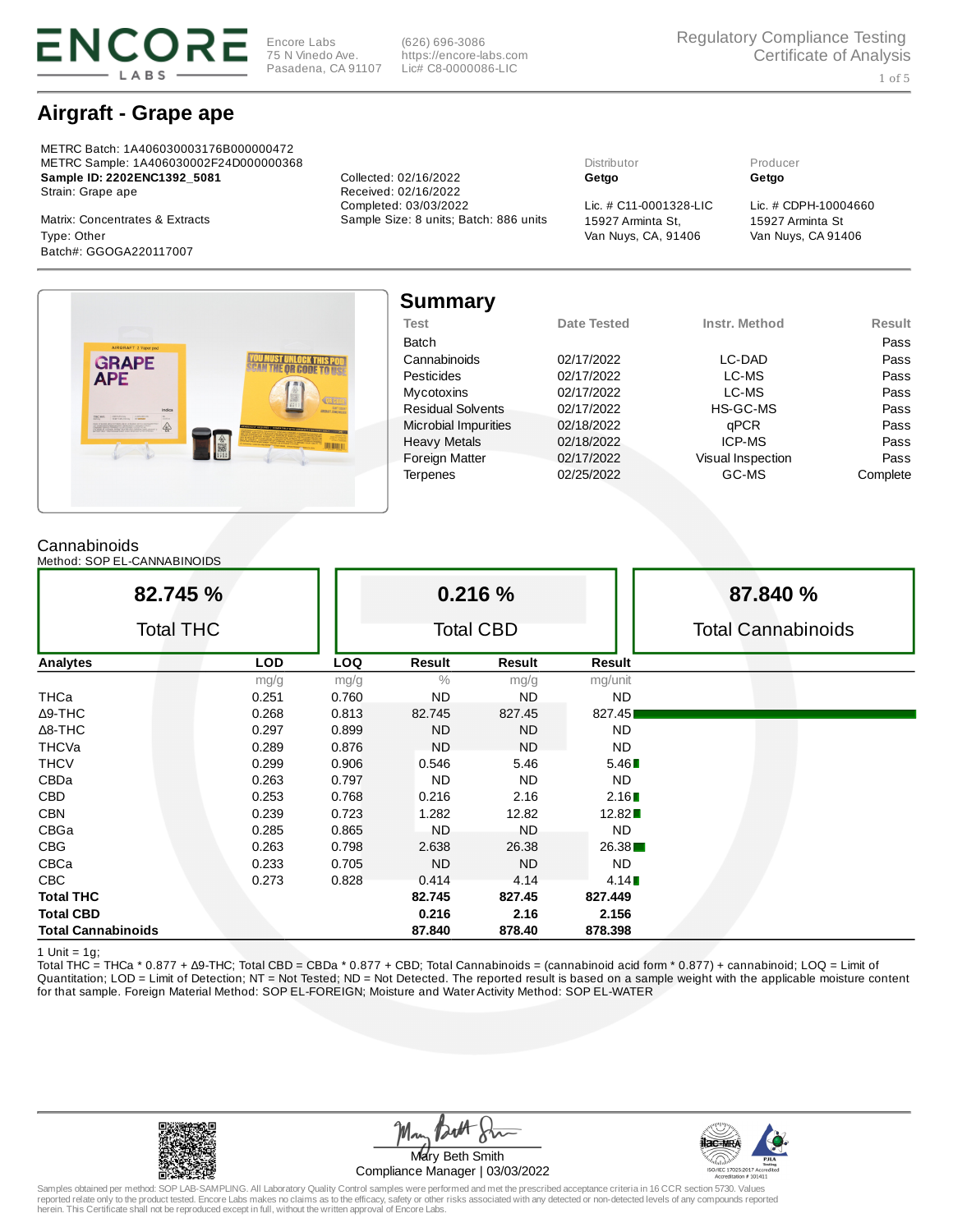

(626) 696-3086 https://encore-labs.com Lic# C8-0000086-LIC

## Airgraft - Grape ape

METRC Batch: 1A406030003176B000000472 METRC Sample: 1A406030002F24D000000368 Distributor Producer Sample ID: 2202ENC1392\_5081 Collected: 02/16/2022 Getgo Getgo Strain: Grape ape **Received: 02/16/2022**<br>Completed: 03/03/2022

Matrix: Concentrates & Extracts Sample Size: 8 units; Batch: 886 units 15927 Arminta St, Van Nuys, CA, 91406 Type: Other Van Nuys, CA 91406 Batch#: GGOGA220117007

### Pesticides

### Method: EL-PESTMYCOLCMS

| Analytes            | <b>LOD</b> | LOQ       | Limit     | <b>Result</b> |      | <b>Status Analytes</b> | <b>LOD</b> | LOQ       | Limit     | <b>Result</b> | <b>Status</b> |
|---------------------|------------|-----------|-----------|---------------|------|------------------------|------------|-----------|-----------|---------------|---------------|
|                     | $\mu$ g/g  | $\mu$ g/g | $\mu$ g/g | $\mu$ g/g     |      |                        | $\mu$ g/g  | $\mu$ g/g | $\mu$ g/g | $\mu$ g/g     |               |
| Abamectin           | 0.005      | 0.02      | 0.10      | <b>ND</b>     |      | Pass Fludioxonil       | 0.01       | 0.05      | 0.10      | <b>ND</b>     | Pass          |
| Acephate            | 0.002      | 0.01      | 0.10      | <b>ND</b>     |      | Pass Hexythiazox       | 0.005      | 0.02      | 0.10      | <b>ND</b>     | Pass          |
| Acequinocyl         | 0.01       | 0.02      | 0.10      | <b>ND</b>     | Pass | Imazalil               | 0.05       | 0.1       | 0.05      | <b>ND</b>     | Pass          |
| Acetamiprid         | 0.005      | 0.02      | 0.10      | <b>ND</b>     | Pass | Imidacloprid           | 0.005      | 0.02      | 5.00      | <b>ND</b>     | Pass          |
| Aldicarb            | 0.05       | 0.1       | 0.05      | <b>ND</b>     | Pass | Kresoxim Methyl        | 0.005      | 0.02      | 0.10      | <b>ND</b>     | Pass          |
| Azoxystrobin        | 0.005      | 0.02      | 0.10      | <b>ND</b>     | Pass | Malathion              | 0.02       | 0.05      | 0.50      | <b>ND</b>     | Pass          |
| Bifenazate          | 0.005      | 0.01      | 0.10      | <b>ND</b>     | Pass | Metalaxyl              | 0.002      | 0.005     | 2.00      | <b>ND</b>     | Pass          |
| Bifenthrin          | 0.02       | 0.05      | 3.00      | <b>ND</b>     | Pass | Methiocarb             | 0.05       | 0.1       | 0.05      | <b>ND</b>     | Pass          |
| Boscalid            | 0.02       | 0.05      | 0.10      | <b>ND</b>     | Pass | Methomyl               | 0.01       | 0.02      | 1.00      | <b>ND</b>     | Pass          |
| Captan              | 0.2        | 0.3       | 0.70      | <b>ND</b>     | Pass | Parathion Methyl       | 0.02       | 0.05      | 0.05      | <b>ND</b>     | Pass          |
| Carbaryl            | 0.02       | 0.05      | 0.50      | <b>ND</b>     | Pass | Mevinphos              | 0.02       | 0.05      | 0.02      | <b>ND</b>     | Pass          |
| Carbofuran          | 0.05       | 0.1       | 0.05      | <b>ND</b>     | Pass | Myclobutanil           | 0.005      | 0.01      | 0.10      | <b>ND</b>     | Pass          |
| Chlorantraniliprole | 0.002      | 0.01      | 10.00     | <b>ND</b>     | Pass | Naled                  | 0.01       | 0.02      | 0.10      | <b>ND</b>     | Pass          |
| Chlordane           | 0.05       | 0.1       | 0.05      | <b>ND</b>     |      | Pass Oxamyl            | 0.005      | 0.01      | 0.50      | <b>ND</b>     | Pass          |
| Chlorfenapyr        | 0.05       | 0.1       | 0.05      | <b>ND</b>     |      | Pass Paclobutrazol     | 0.05       | 0.1       | 0.05      | <b>ND</b>     | Pass          |
| Chlorpyrifos        | 0.05       | 0.1       | 0.05      | <b>ND</b>     |      | Pass PCNB              | 0.02       | 0.05      | 0.10      | <b>ND</b>     | Pass          |
| Clofentezine        | 0.01       | 0.02      | 0.10      | <b>ND</b>     | Pass | Permethrin             | 0.02       | 0.05      | 0.50      | <b>ND</b>     | Pass          |
| Coumaphos           | 0.02       | 0.05      | 0.02      | <b>ND</b>     | Pass | Phosmet                | 0.01       | 0.02      | 0.10      | <b>ND</b>     | Pass          |
| Cyfluthrin          | 0.05       | 0.1       | 2.00      | <b>ND</b>     | Pass | Piperonyl Butoxide     | 0.02       | 0.05      | 3.00      | $<$ LOQ       | Pass          |
| Cypermethrin        | 0.1        | 0.2       | 1.00      | <b>ND</b>     |      | Pass Prallethrin       | 0.005      | 0.02      | 0.10      | <b>ND</b>     | Pass          |
| Daminozide          | 0.02       | 0.05      | 0.02      | <b>ND</b>     | Pass | Propiconazole          | 0.005      | 0.01      | 0.10      | <b>ND</b>     | Pass          |
| Diazinon            | 0.002      | 0.01      | 0.10      | <b>ND</b>     | Pass | Propoxure              | 0.05       | 0.1       | 0.05      | <b>ND</b>     | Pass          |
| Dichlorvos          | 0.02       | 0.05      | 0.02      | <b>ND</b>     |      | Pass Pyrethrins        | 0.02       | 0.05      | 0.50      | <b>ND</b>     | Pass          |
| Dimethoate          | 0.02       | 0.05      | 0.02      | <b>ND</b>     | Pass | Pyridaben              | 0.005      | 0.01      | 0.10      | <b>ND</b>     | Pass          |
| Dimethomorph        | 0.005      | 0.02      | 2.00      | <b>ND</b>     | Pass | Spinetoram             | 0.005      | 0.01      | 0.10      | <b>ND</b>     | Pass          |
| Ethoprophos         | 0.05       | 0.1       | 0.05      | <b>ND</b>     | Pass | Spinosad               | 0.005      | 0.01      | 0.10      | <b>ND</b>     | Pass          |
| Etofenprox          | 0.05       | 0.1       | 0.05      | <b>ND</b>     | Pass | Spiromesifen           | 0.01       | 0.02      | 0.10      | <b>ND</b>     | Pass          |
| Etoxazole           | 0.005      | 0.02      | 0.10      | <b>ND</b>     | Pass | Spirotetramat          | 0.005      | 0.01      | 0.10      | <b>ND</b>     | Pass          |
| Fenhexamid          | 0.005      | 0.02      | 0.10      | <b>ND</b>     | Pass | Spiroxamine            | 0.05       | 0.1       | 0.05      | <b>ND</b>     | Pass          |
| Fenoxycarb          | 0.05       | 0.1       | 0.05      | <b>ND</b>     | Pass | Tebuconazole           | 0.005      | 0.01      | 0.10      | <b>ND</b>     | Pass          |
| Fenpyroximate       | 0.005      | 0.02      | 0.10      | <b>ND</b>     | Pass | Thiacloprid            | 0.02       | 0.05      | 0.02      | <b>ND</b>     | Pass          |
| Fipronil            | 0.05       | 0.1       | 0.05      | <b>ND</b>     | Pass | Thiamethoxam           | 0.005      | 0.01      | 5.00      | <b>ND</b>     | Pass          |
| Flonicamid          | 0.01       | 0.02      | 0.10      | <b>ND</b>     |      | Pass Trifloxystrobin   | 0.005      | 0.01      | 0.10      | <b>ND</b>     | Pass          |

Date Tested: 02/17/2022

LOQ = Limit of Quantitation; LOD = Limit of Detection; NT = Not Tested; ND = Not Detected.



Ma Mary Beth Smith Compliance Manager | 03/03/2022



Samples obtained per method: SOP LAB-SAMPLING. All Laboratory Quality Control samples were performed and met the prescribed acceptance criteria in 16 CCR section 5730. Values<br>reported relate only to the product tested. Enc

Lic. # C11-0001328-LIC Lic. # CDPH-10004660 15927 Arminta St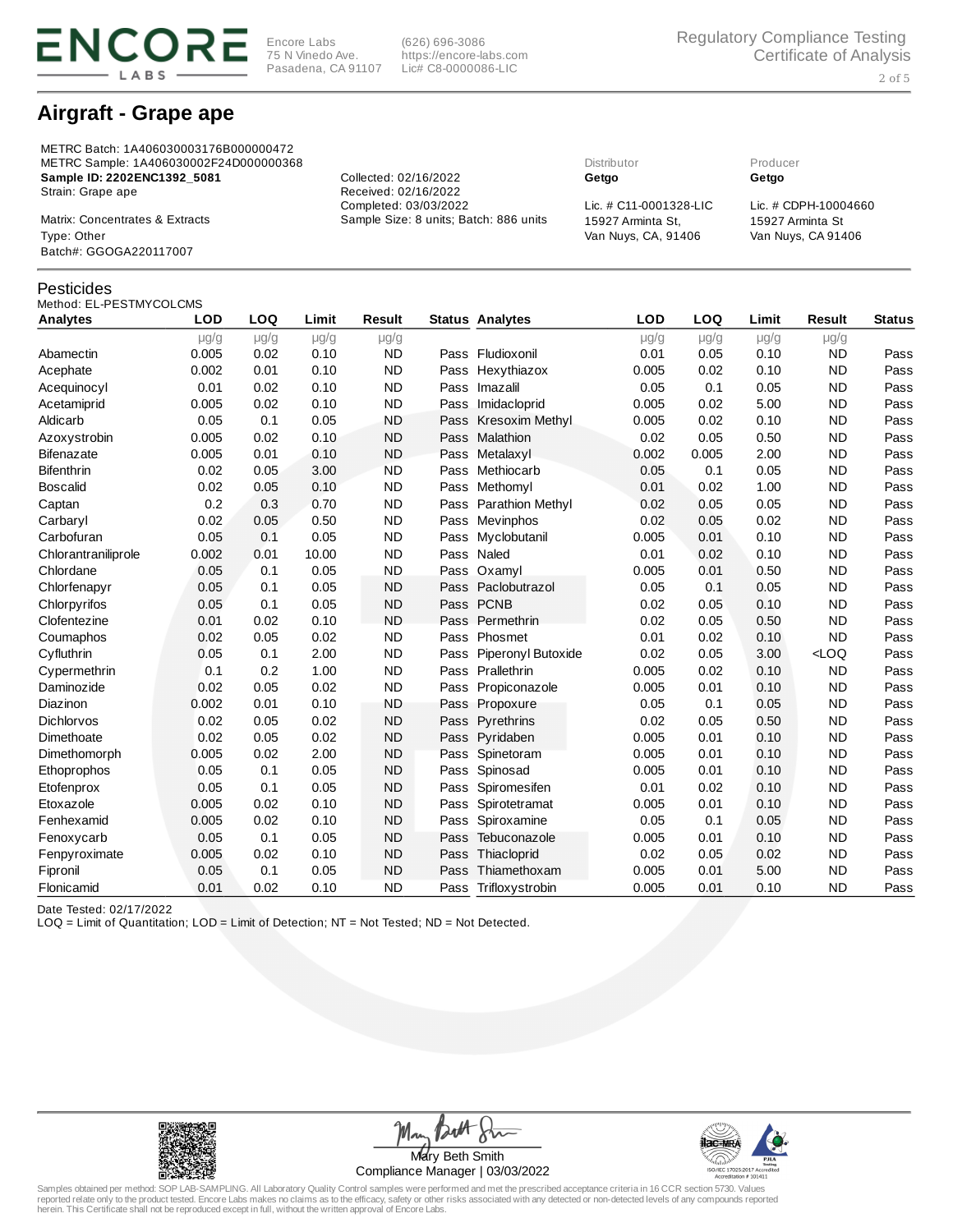

METRC Batch: 1A406030003176B000000472

Encore Labs 75 N Vinedo Ave. Pasadena, CA 91107

(626) 696-3086 https://encore-labs.com Lic# C8-0000086-LIC

## Airgraft - Grape ape

| METRC Sample: 1A406030002F24D000000368 |                                        | Distributor               | Producer             |
|----------------------------------------|----------------------------------------|---------------------------|----------------------|
| Sample ID: 2202ENC1392 5081            | Collected: 02/16/2022                  | Getgo                     | Getgo                |
| Strain: Grape ape                      | Received: 02/16/2022                   |                           |                      |
|                                        | Completed: 03/03/2022                  | Lic. $\#$ C11-0001328-LIC | Lic. # CDPH-10004660 |
| Matrix: Concentrates & Extracts        | Sample Size: 8 units; Batch: 886 units | 15927 Arminta St.         | 15927 Arminta St     |
| Type: Other                            |                                        | Van Nuys, CA, 91406       | Van Nuys, CA 91406   |
| Batch#: GGOGA220117007                 |                                        |                           |                      |
|                                        |                                        |                           |                      |

### Method: EL-PESTMYCOLCMS Analytes LOD LOQ Limit Result Status μg/kg μg/kg μg/kg μg/kg Aflatoxin B1 2.00 2.00 4.00 Aflatoxin B1 2.00 Aflatoxin B1 2.00 Aflatoxin B1 2.00 Aflatoxin B1 2.00 Aflatoxin B1 Aflatoxin B2 2.00 2.00 4.00 Aflatoxin B2 2.00 2.00 Aflatoxin B2 Aflatoxin G1 **2.00** 2.00 4.00 Aflatoxin G1 **2.00** Aflatoxin G1 Aflatoxin G2 2.00 4.00 ND Tested Ochratoxin A 1.00 2.00 20.00 ND Pass Total Aflatoxins 20.00 ND Pass

Date Tested: 02/17/2022

Mycotoxins

LOQ = Limit of Quantitation; LOD = Limit of Detection; NT = Not Tested; ND = Not Detected.

### Residual Solvents Method: EL-RES\_SOLVENTS

| <b>Analytes</b>     | <b>LOD</b> | <b>LOQ</b> | Limit     | Result    | <b>Status</b> |
|---------------------|------------|------------|-----------|-----------|---------------|
|                     | $\mu$ g/g  | $\mu$ g/g  | $\mu$ g/g | $\mu$ g/g |               |
| Acetone             | 5.50       | 16.68      | 5000      | <b>ND</b> | Pass          |
| Acetonitrile        | 4.56       | 13.82      | 410       | <b>ND</b> | Pass          |
| Benzene             | 0.09       | 0.28       | 1         | <b>ND</b> | Pass          |
| <b>Butane</b>       | 3.33       | 10.00      | 5000      | <b>ND</b> | Pass          |
| Chloroform          | 0.10       | 0.29       | 1         | <b>ND</b> | Pass          |
| Ethanol             | 3.33       | 10.00      | 5000      | <b>ND</b> | Pass          |
| Ethyl-Acetate       | 3.33       | 10.00      | 5000      | <b>ND</b> | Pass          |
| Ethyl-Ether         | 3.33       | 10.00      | 5000      | <b>ND</b> | Pass          |
| Ethylene Oxide      | 0.08       | 0.24       | 1         | <b>ND</b> | Pass          |
| Heptane             | 3.33       | 10.00      | 5000      | <b>ND</b> | Pass          |
| n-Hexane            | 3.33       | 10.00      | 290       | <b>ND</b> | Pass          |
| Isopropanol         | 3.33       | 10.00      | 5000      | $<$ LOQ   | Pass          |
| Methanol            | 8.85       | 26.80      | 3000      | <b>ND</b> | Pass          |
| Methylene-Chloride  | 0.10       | 0.31       |           | <b>ND</b> | Pass          |
| 1,2-Dichloro-Ethane | 0.10       | 0.29       |           | <b>ND</b> | Pass          |
| Pentane             | 3.33       | 10.00      | 5000      | <b>ND</b> | Pass          |
| Propane             | 3.33       | 10.00      | 5000      | <b>ND</b> | Pass          |
| Toluene             | 3.33       | 10.00      | 890       | <b>ND</b> | Pass          |
| Xylenes             | 6.66       | 20.00      | 2170      | <b>ND</b> | Pass          |
| Trichloroethene     | 0.10       | 0.29       | 1         | <b>ND</b> | Pass          |

Date Tested: 02/17/2022

LOQ = Limit of Quantitation; LOD = Limit of Detection; NT = Not Tested; ND = Not Detected.



Ma Mary Beth Smith Compliance Manager | 03/03/2022

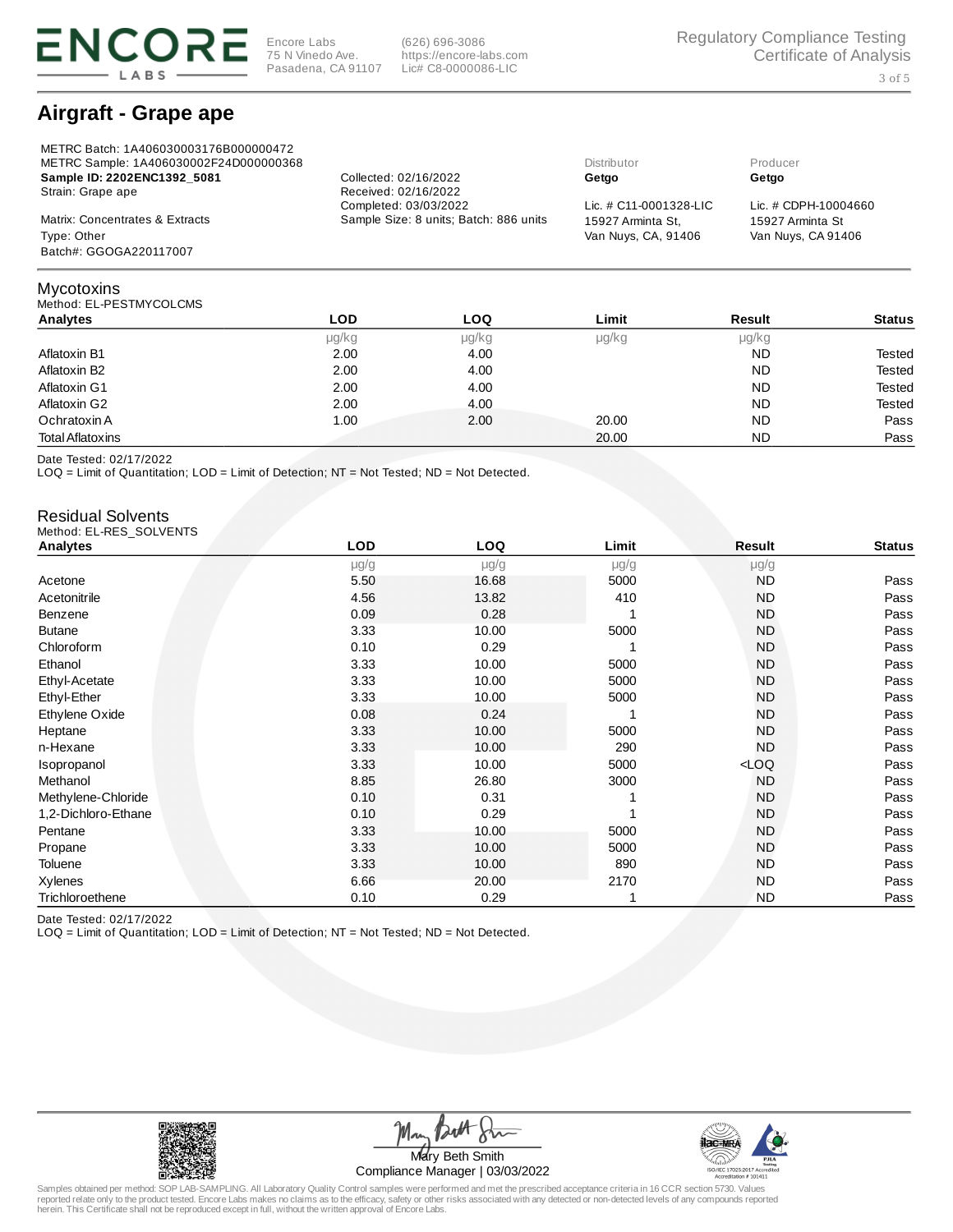

(626) 696-3086 https://encore-labs.com Lic# C8-0000086-LIC

# Airgraft - Grape ape

| METRC Batch: 1A406030003176B000000472<br>METRC Sample: 1A406030002F24D000000368 |                                        | Distributor               | Producer             |
|---------------------------------------------------------------------------------|----------------------------------------|---------------------------|----------------------|
| Sample ID: 2202ENC1392 5081                                                     | Collected: 02/16/2022                  | Getgo                     | Getgo                |
| Strain: Grape ape                                                               | Received: 02/16/2022                   |                           |                      |
|                                                                                 | Completed: 03/03/2022                  | Lic. $\#$ C11-0001328-LIC | Lic. # CDPH-10004660 |
| Matrix: Concentrates & Extracts                                                 | Sample Size: 8 units; Batch: 886 units | 15927 Arminta St.         | 15927 Arminta St     |
| Type: Other                                                                     |                                        | Van Nuys, CA, 91406       | Van Nuys, CA 91406   |
| Batch#: GGOGA220117007                                                          |                                        |                           |                      |

#### Microbial Impurities  $MCDOPIMC$

| MCULUM. JUI LL-MICINUMALJ              |                    |        |
|----------------------------------------|--------------------|--------|
| Analytes                               | Result             | Status |
| Aspergillus flavus                     | Not Detected in 1g | Pass   |
| Aspergillus fumigatus                  | Not Detected in 1q | Pass   |
| Aspergillus niger                      | Not Detected in 1q | Pass   |
| Aspergillus terreus                    | Not Detected in 1q | Pass   |
| Shiga toxin-producing Escherichia coli | Not Detected in 1q | Pass   |
| Salmonella spp                         | Not Detected in 1q | Pass   |
|                                        |                    |        |

Date Tested: 02/18/2022

## Heavy Metals

| Method: SOP EL-HEAVYMETALS |  |
|----------------------------|--|
|                            |  |

| <b>Analytes</b> | <b>LOD</b> | LOO   | Limit | <b>Result</b> | <b>Status</b> |
|-----------------|------------|-------|-------|---------------|---------------|
|                 | $\mu$ g/g  | µg/g  | µg/g  | $\mu$ g/g     |               |
| Arsenic         | 0.012      | 0.036 | 0.200 | <b>ND</b>     | Pass          |
| Cadmium         | 0.015      | 0.044 | 0.200 | <b>ND</b>     | Pass          |
| Lead            | 0.055      | 0.167 | 0.500 | <b>ND</b>     | Pass          |
| Mercury         | 0.005      | 0.015 | 0.100 | <b>ND</b>     | Pass          |

Date Tested: 02/18/2022

LOQ = Limit of Quantitation; LOD = Limit of Detection; NT = Not Tested; ND = Not Detected.